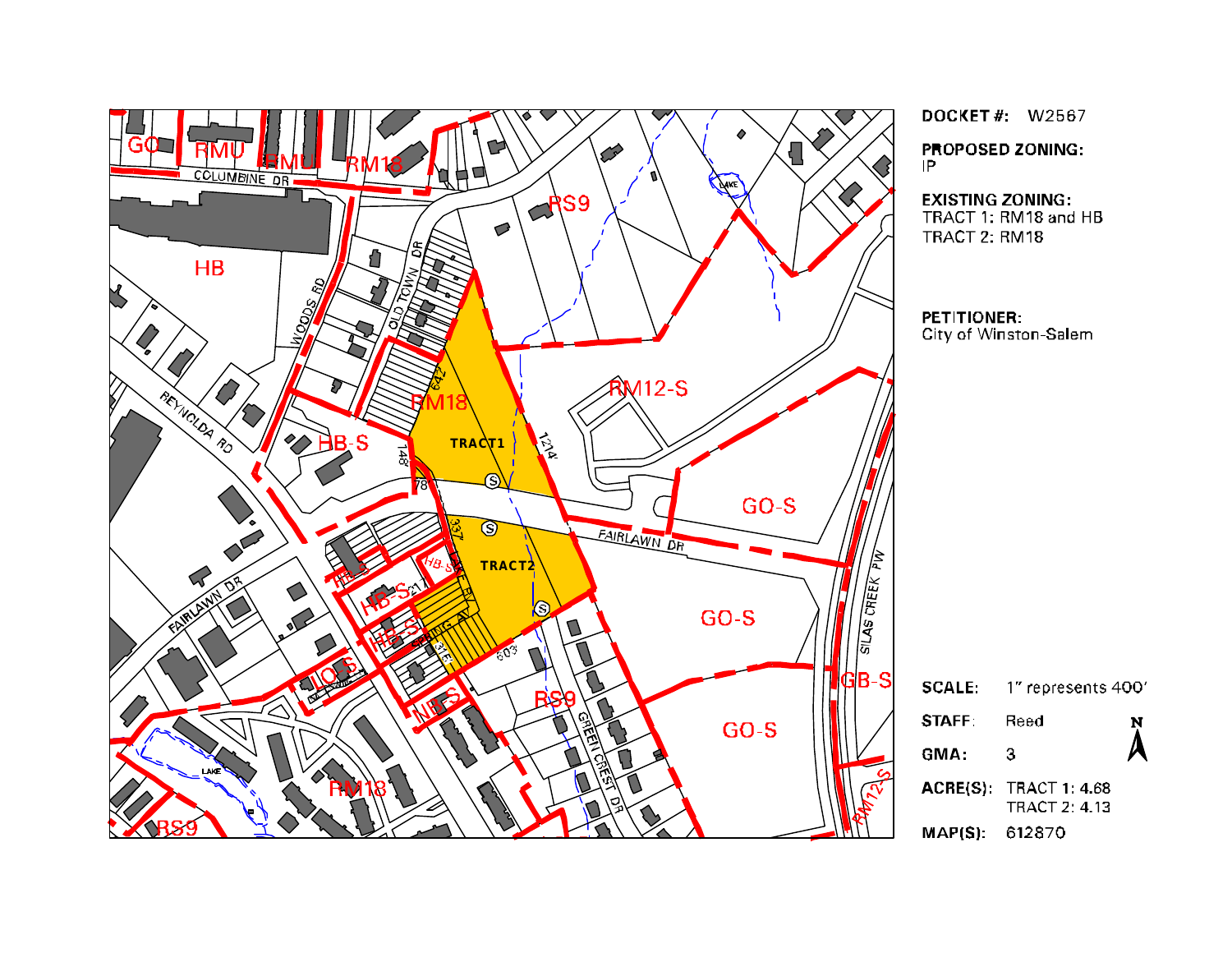August 21, 2002

The City of Winston-Salem c/o Bryce A. Stuart, Manager P. O. Box 2511 Winston-Salem, NC 27102

### RE: ZONING MAP AMENDMENT W-2567

Dear Mr. Stuart:

The attached report of the Planning Board to the Board of Aldermen is sent to you at the request of the Aldermen. You will be notified by the City Secretary's Office of the date on which the Aldermen will hear this petition.

Sincerely,

A. Paul Norby, AICP Director of Planning

pc: City Secretary's Office, P.O. Box 2511, Winston-Salem, NC 27102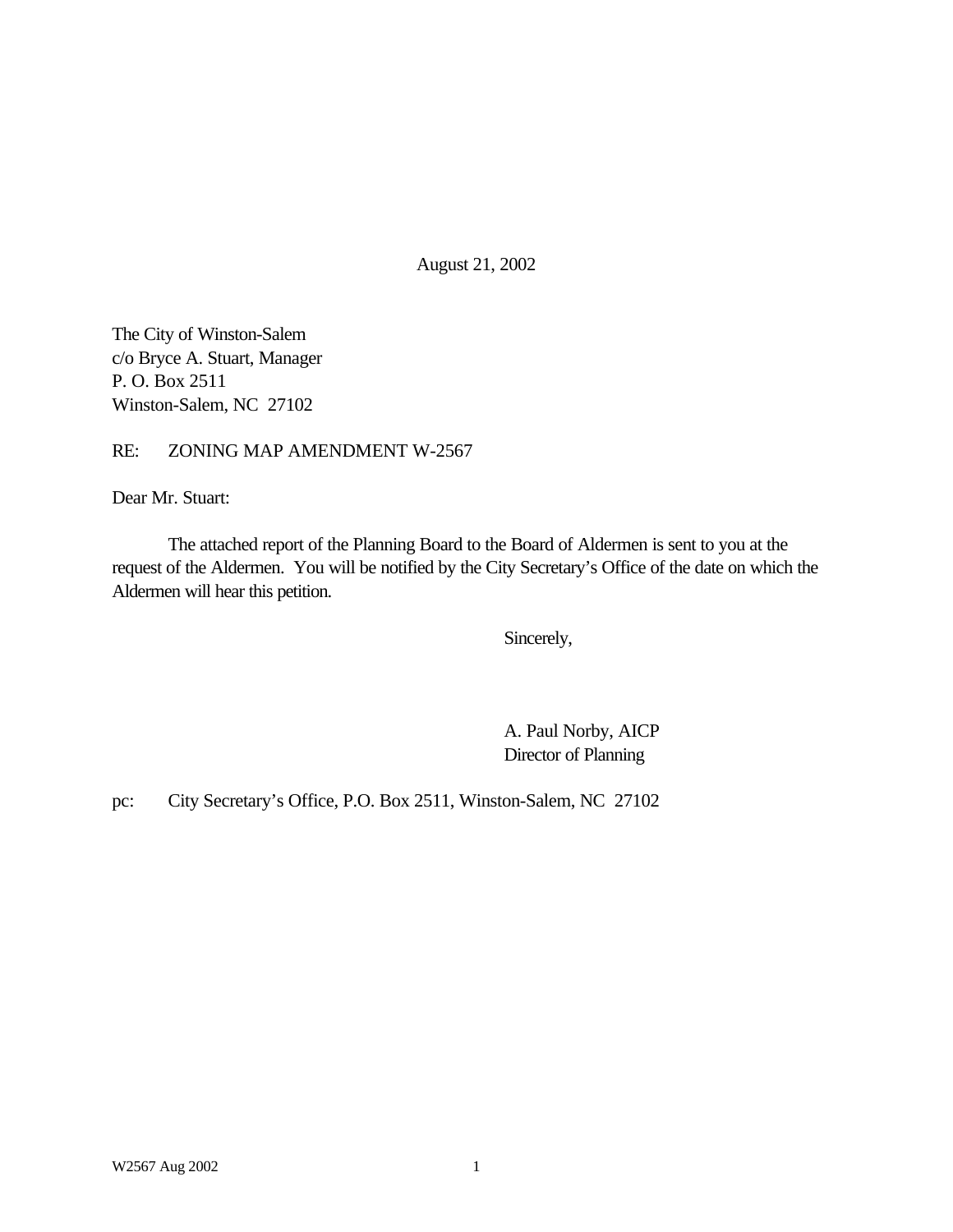# **ACTION REQUEST FORM**

| DATE:        | August 21, 2002                           |
|--------------|-------------------------------------------|
| TO:          | The Honorable Mayor and Board of Aldermen |
| <b>FROM:</b> | A. Paul Norby, AICP, Director of Planning |

# **BOARD ACTION REQUEST**:

Request for Public Hearing on zoning map amendment of the City of Winston-Salem

# **SUMMARY OF INFORMATION**:

Zoning map amendment of the City of Winston-Salem from RM-18 and HB to IP for two tracts of land as follows:

Tract 1: property is located on the north side of Fairlawn Drive between Reynolda Road and Silas Creek Parkway (Zoning Docket W-2567).

Tract 2: property is located on the south side of Fairlawn Drive between Reynolda Road and Silas Creek Parkway (Zoning Docket W-2567).

# **PLANNING BOARD ACTION**:

| <b>MOTION ON PETITION: APPROVAL</b> |                     |
|-------------------------------------|---------------------|
| FOR:                                | <b>UNANIMOUS</b>    |
| <b>AGAINST:</b>                     | <b>NONE</b>         |
| <b>SITE PLAN ACTION:</b>            | <b>NOT REQUIRED</b> |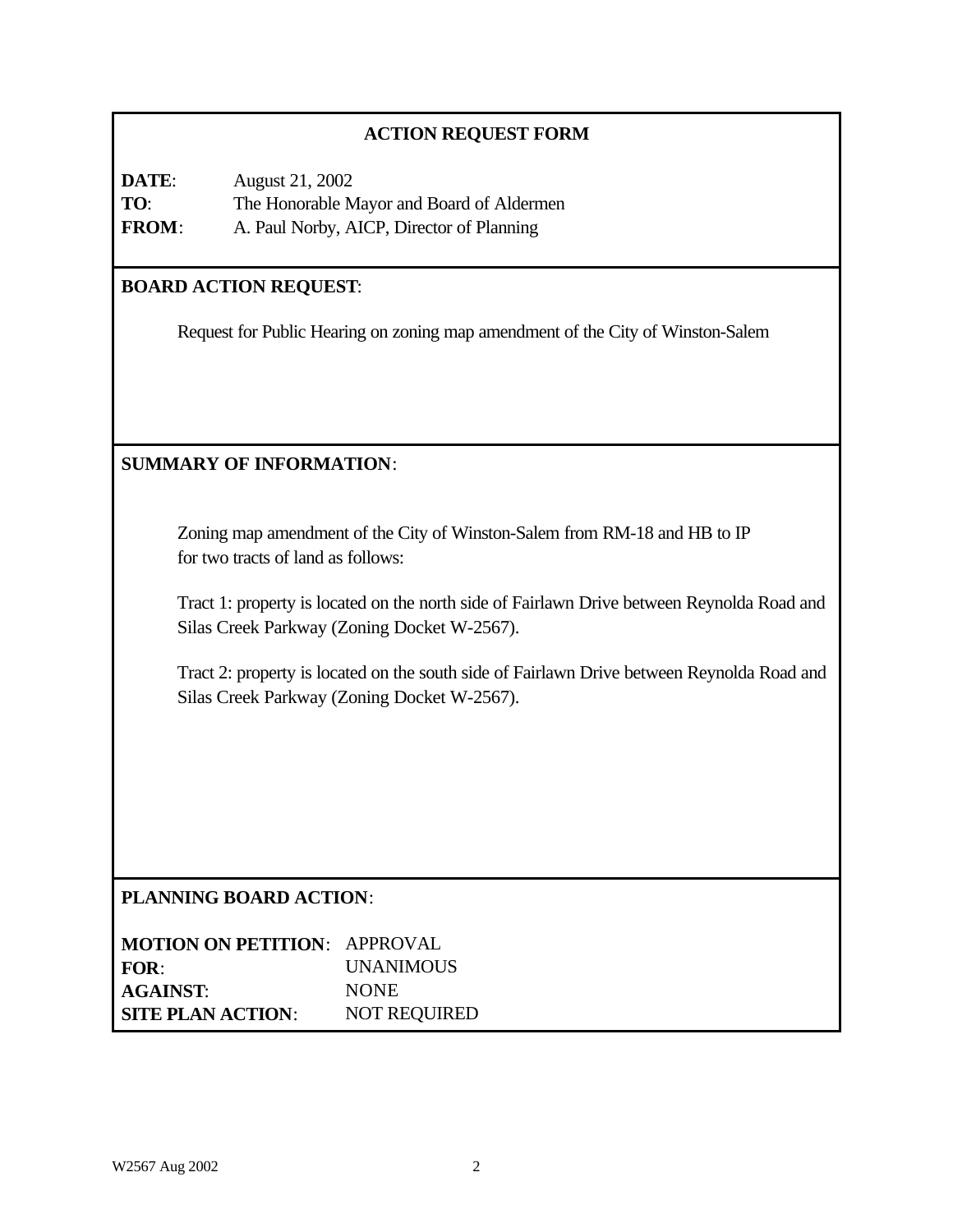### CITY ORDINANCE - GENERAL USE

Zoning Petition of the City of Winston-Salem, Docket W-2567

AN ORDINANCE AMENDING THE WINSTON-SALEM CITY ZONING ORDINANCE AND THE OFFICIAL ZONING MAP OF THE CITY OF WINSTON-SALEM, N.C.

\_\_\_\_\_\_\_\_\_\_\_\_\_\_\_\_\_\_\_\_\_\_\_\_\_\_\_\_\_\_\_\_\_\_\_\_\_\_\_

BE IT ORDAINED by the Board of Aldermen of the City of Winston-Salem as follows:

Section 1. The Winston-Salem City Zoning Ordinance and the Official Zoning Map of the City

of Winston-Salem, N.C. are hereby amended by changing from  $RM-18$  and  $HB$  to  $IP$  the zoning

classification of the following described property:

Tax Block 2254, Tax Lots 072C, 86, 87, 88, 89, 90, 91, 92, 93, 94, 95, 96, 97, 98, 301E, 301H, 301K, 301G, 305C

Section 2. This ordinance shall become effective upon adoption.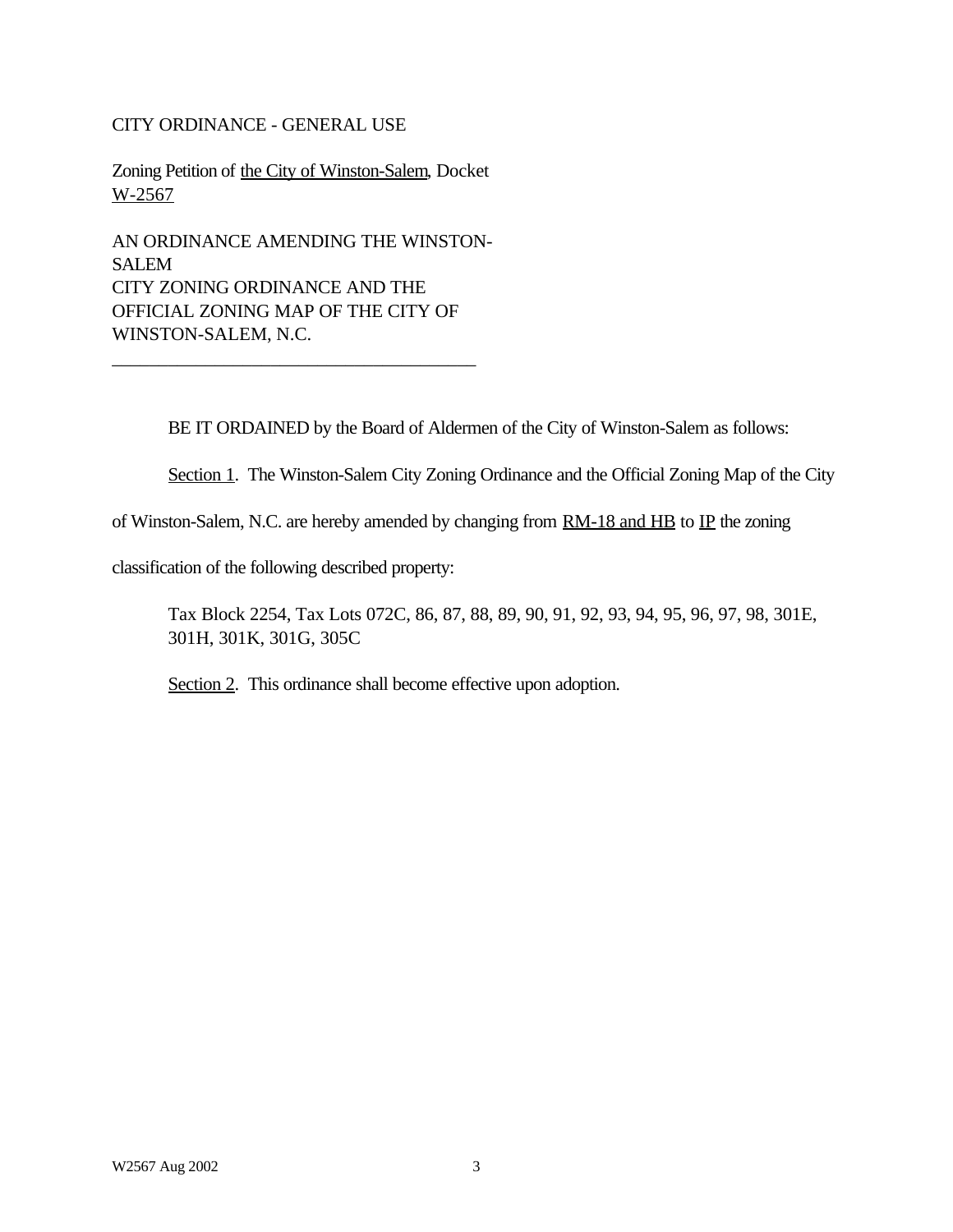## **ZONING STAFF REPORT**

**DOCKET #** W-2567 **STAFF:** David Reed

Petitioner(s): City of Winston-Salem Ownership: Same

#### **REQUEST**

| From: | RM-18 Residential Multifamily District; maximum density 18 units per acre and HB |
|-------|----------------------------------------------------------------------------------|
|       | <b>Highway Business District</b>                                                 |
| To:   | IP Institutional Public District                                                 |

Both general and special use district zoning were discussed with the applicant(s) who decided to pursue the zoning as requested.

NOTE: This is a general use zoning petition; therefore, **ALL** uses permitted in the above requested district should be considered.

Acreage: 9.41 acres

### **LOCATION**

Street: North and south sides of Fairlawn Drive, east of Reynolda Road. Jurisdiction: City of Winston-Salem. Ward: Northwest.

#### **PROPERTY SITE/IMMEDIATE AREA**

Existing Structures on Site: Site is vacant. Adjacent Uses:

> North - Single family homes. East - Multifamily homes. South - Single family homes. West - Highway commercial uses.

### **GENERAL AREA**

Character/Maintenance: Well maintained business and residential uses and vacant wooded land. Development Pace: Moderate.

#### **PHYSICAL FEATURES/ENVIRONMENTAL REVIEW**

W2567 Aug 2002 4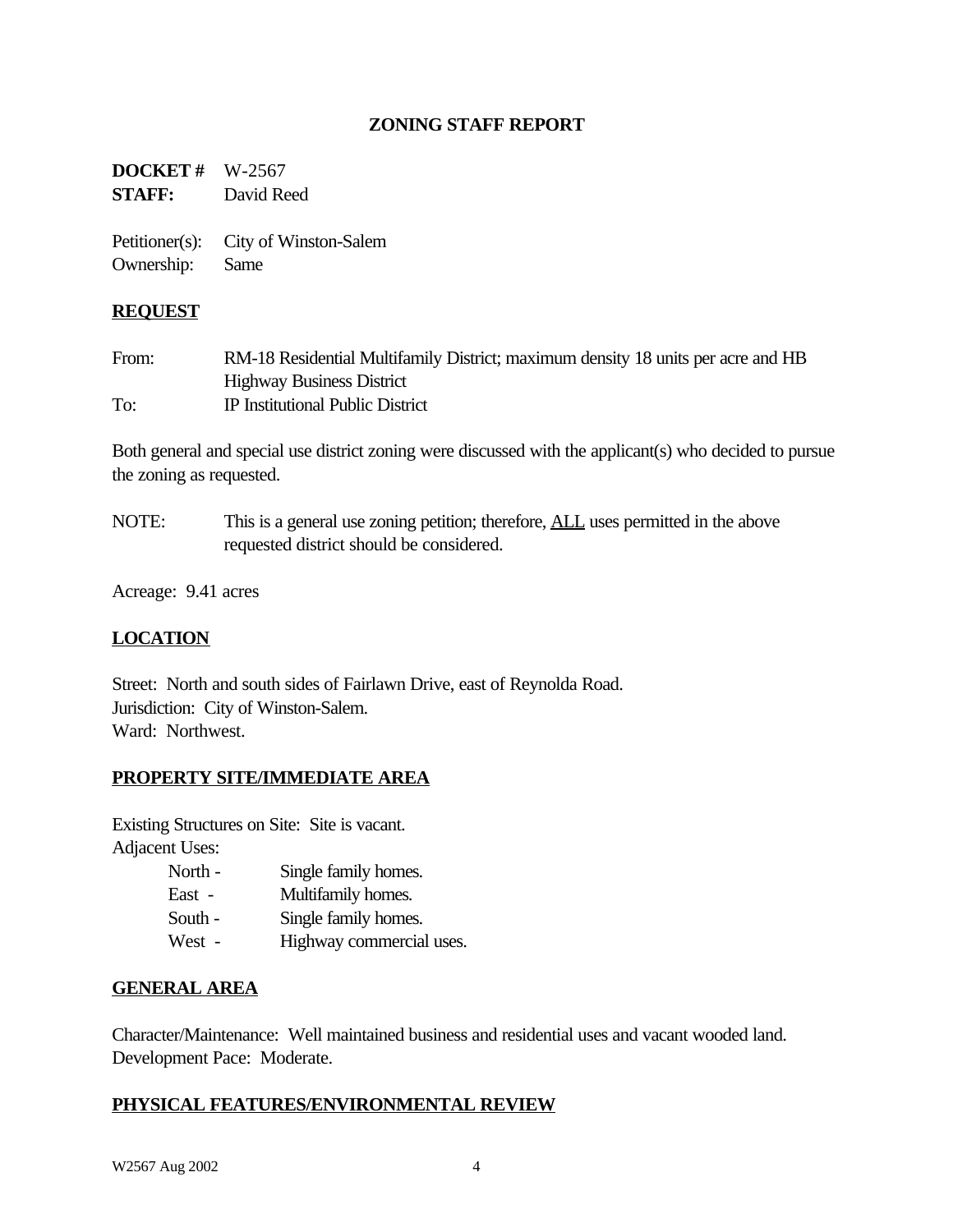Impact on Existing Features: No development is proposed.

Topography: The subject property is divided by Fairlawn Drive. The portion of the subject property south of Fairlawn Drive has an approximate change in elevation of 54' (from an approximate elevation of 914' in the west down to an approximate elevation of 860' at the Monarcas Creek tributary). The elevation then transitions back up to an approximate elevation of 890' on the southeastern property line. The portion of the subject property north of Fairlawn Drive has an approximate change in elevation of 70' (from an approximate elevation of 900' along the southern property line [adjacent to Fairlawn Drive] down to an approximate elevation of 830' at the northeast property line at the Monarcas Creek tributary).

Streams: Tributary for Monarcas Creek

Vegetation/habitat: The subject property is mostly vegetated.

Floodplains: No FEMA regulated floodplains, although natural floodplains do exist in and around the tributary.

Wetlands: None - Rural Hall Quad

Natural Heritage Sites: The subject property lies approximately 1 mile south of Historic Bethabara and its associated wetlands (site #10 in the *Inventory of Natural Heritage of Forsyth County, NC*). The proposed project does not pose an environmental threat to this natural heritage area, although consideration should be given to preserving natural vegetative buffers adjacent to the Monarcas Creek tributary to provide water quality and quantity benefits when developed. Careful consideration should be given to ensure that as much as the natural topography and vegetation is preserved, especially on the northern portion of the property to serve as a buffer.

Watershed: Site is not within the boundaries of a water supply watershed.

### **TRANSPORTATION**

Direct Access to Site: Fairlawn Drive; Reynolda Road.

Street Classification: Fairlawn Drive - major thoroughfare; Reynolda Road - major thoroughfare. Average Daily Traffic Count/Estimated Capacity at Level of Service D (Vehicles per Day):

Fairlawn Drive between Reynolda Road and Silas Creek Parkway = 12,000/34,600

Reynolda Road between Polo Road and Fairlawn Drive = 21,500 (1995 count)/32,200

Sight Distance: Good.

Interior Streets: The unopened rights-of-way for Lake Boulevard and a portion of Spring Avenue are in the process of being closed.

Traffic Impact Study recommended: General Use zoning does not require a traffic study. Sidewalks: Existing on the east side of Reynolda Road.

Transit: Route 16 "peak hour runs" along Reynolda Road. Bike: None

### **HISTORY**

Relevant Zoning Cases:

1. W-2478; GO-S (Multiple Office Uses) to Site Plan Amendment; approved August 6, 2001;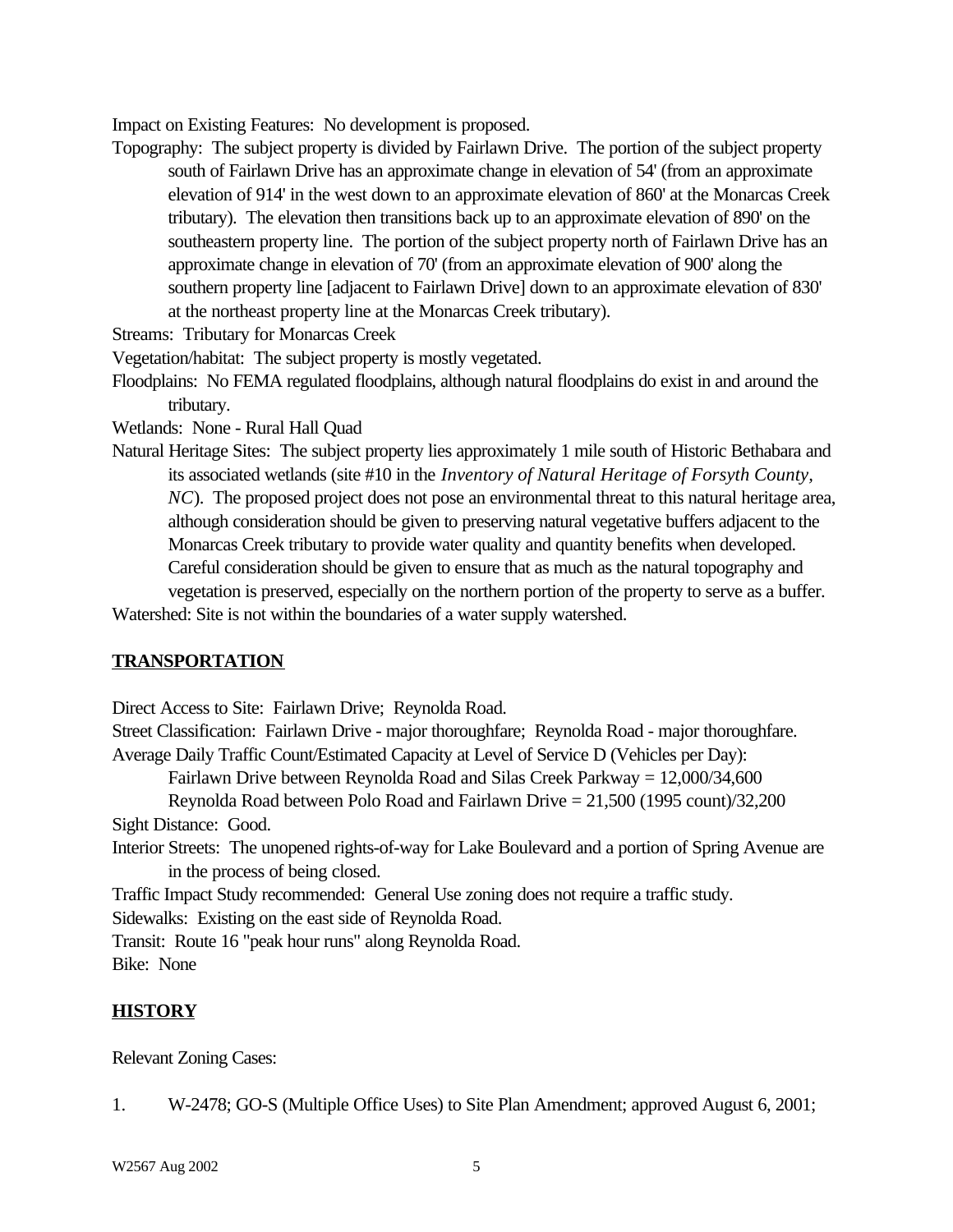southwest corner of Fairlawn Drive and Silas Creek Parkway; 7.44 acres; Planning Board and staff recommended approval.

- 2. W-1850; B-3-S (Multiple Business Uses) to B-3-S (Eating Establishment); approved December 20, 1993; northeast side of Reynolda Road, southeast of Fairlawn Drive; 0.99 acre; Planning Board and staff recommended approval.
- 3. W-1017; R-1 to B-3-S (Multiple Business Uses); approved July 18, 1983; northeast side of Reynolda Road, southeast of Fairlawn Drive; 2.14 acre; Planning Board and staff recommended approval.

# **CONFORMITY TO PLANS**

GMP Area (*Legacy*): Suburban Neighborhoods (GMA 3).

Relevant Comprehensive Plan Recommendation(s): *Legacy* promotes mixing land uses to reduce automobile use and foster a sense of community. The civic, educational and recreational uses allowed under the institutional and public zoning proposed by the petitioner could contribute to that goal.

Area Plan/Development Guide: *Polo-Reynolda Area Plan* (approved in 1985).

Relevant Development Guide Recommendation(s): The *Polo-Reynolda Area Plan* recommends that the southern portion of the subject property be developed for moderate density (0-8 units/acre) residential uses. The northern portion of the subject property is not addressed because, when the plan was written, this area was considered developed and alternative land uses were not considered/proposed. Please see the development plan on pages 28-32 of the plan for more information.

# **ANALYSIS**

The subject rezoning was submitted by the City of Winston-Salem in conjunction with another zoning petition also on the agenda (W-2567). The subject site is located on both sides of Fairlawn Drive and is primarily zoned RM-18 (Residential Multifamily 18 Units Per Acre) with a very small portion being zoned HB (Highway Business).

Because the land is owned by the city, the request for IP (Institutional Public) zoning has been made to establish the City's intention to preserve the land for the public good as open space. Because this is a general use zoning petition, no conditions can be placed on the rezoning to ensure the property will be restricted in such a manner. The City, however, is in the process of placing deed restrictions on the property to establish the intended use of the property.

In reviewing a general use zoning petition, staff compares the potential impact of the uses allowed in the existing zoning district to the potential impact of the uses allowed in the proposed zoning district. The two zoning districts permit many of the same uses with the major differences being the residential uses allowed in RM-18 and the institutional and recreational uses allowed in IP. The potential impacts to